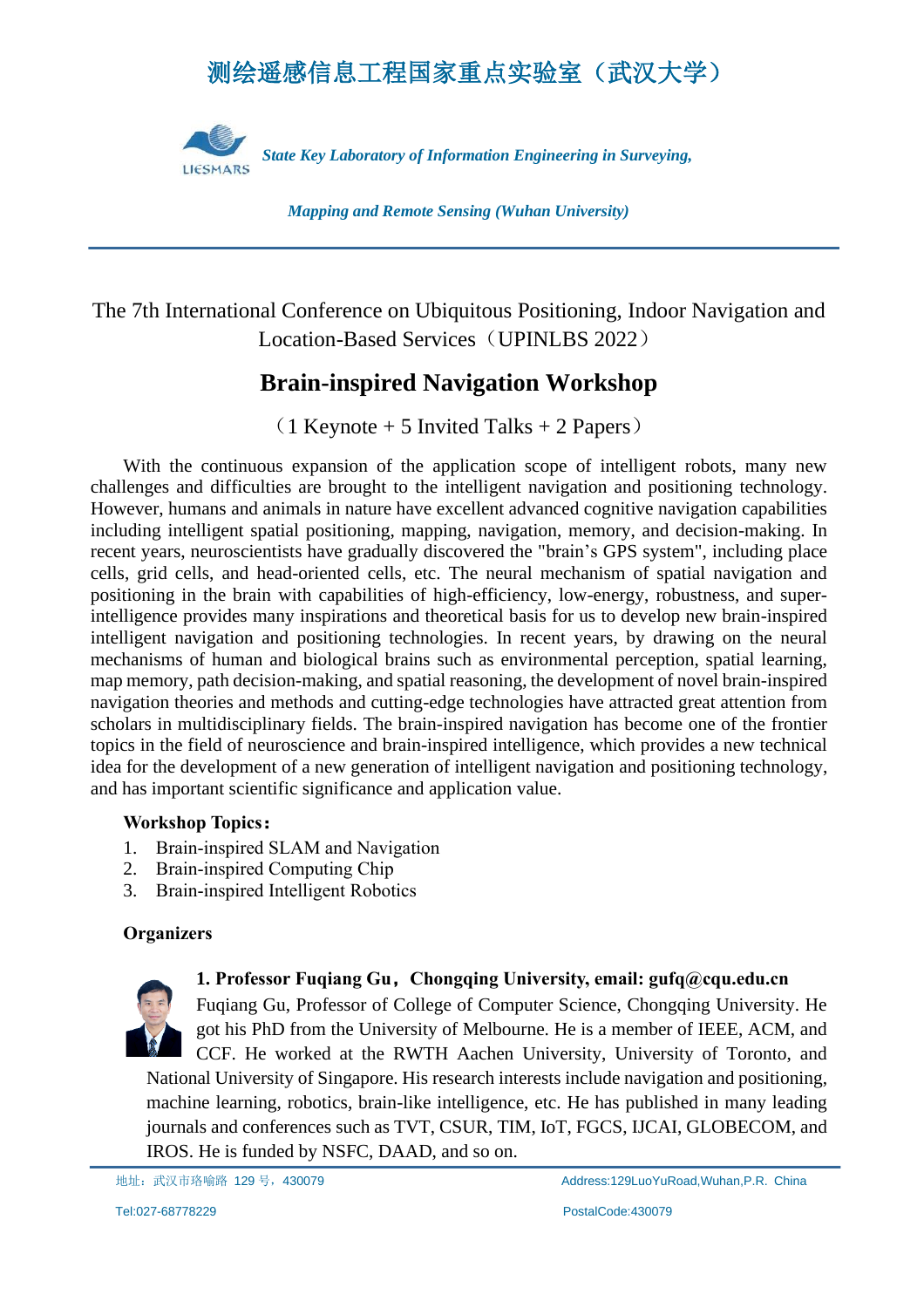

# **2. Dr. Fangwen Yu,Tsinghua University, email: yufangwen@tsinghua.edu.cn**

Fangwen Yu currently works as a Postdoctoral Research Fellow in the Center for Brain-Inspired Computing Research at Tsinghua University. He got his PhD from the

China University of Geosciences, Wuhan. He was a visiting PhD student at Queensland University of Technology (QUT). He is a member of IEEE-RAS Technical Committee on Cognitive Robotics and Neuro-robotics Systems, the Cognitive Navigation Group at the Royal Institute of Navigation (RIN), etc. His research interests include braininspired 3D navigation, brain-inspired robotics, brain-inspired computing system, etc. His research models the neural mechanisms in the brain underlying tasks like 3D navigation and 3D spatial cognition to develop new neuromorphic 3D SLAM and 3D cognitive navigation technologies for space, air, land, sea-based autonomous robots and vehicles. He was awarded the Innovation Grand Prize at ICCBC 2019, the Innovation Award of 6th Hubei Province "Changjiang Student", Excellent Doctoral Thesis, UPINLBS 2016 Best Paper Award, etc.

## **Invited Talks**



# **1. Professor Michael Milford**, **Queensland University of Technology**,**Email**: **[michael.milford@qut.edu.au](mailto:michael.milford@qut.edu.au) Keynote Speech**

Title: Neuroscience-inspired SLAM and navigation: Where are we coming from and where could we go?

10:50a.m. ‒ 11:30a.m. March 18, Friday

Professor Milford conducts interdisciplinary research at the boundary between robotics, neuroscience and computer vision and is a multi-award winning educational entrepreneur. His research models the neural mechanisms in the brain underlying tasks like navigation and perception to develop new technologies in challenging application domains such as allweather, anytime positioning for autonomous vehicles. He is also passionate about engaging and educating all sectors of society around new opportunities and impacts from technology including robotics, autonomous vehicles and artificial intelligence. Michael currently holds the positions of Australian Research Council Laureate Fellow, Joint Director of the QUT Centre for Robotics, QUT Professor, Microsoft Research Faculty Fellow and is a former Chief Investigator at the Australian Centre for Robotic Vision.

Abstract: In this talk, I will briefly overview our work in neuroscience-inspired robotic mapping and navigation, and discuss five key questions and open research areas, linking into past and recent neuroscience and biological discoveries: The Loop Closure Question, the 3D Question, the Probabilistic Question, the Multi-Scale Question, and the Behavioral Question.



**2. Professor Bailu Si**,**Beijing Normal University**,**email**:**bailusi@bnu.edu.cn** Title: Cognitive mapping based on geometry representations 13:30 ‒ 13:50, March 18, Friday

Bailu Si, Professor of the School of Systems Science, Beijing Normal University and Chinese Institute for Brain Research Beijing. He serves as committee members of the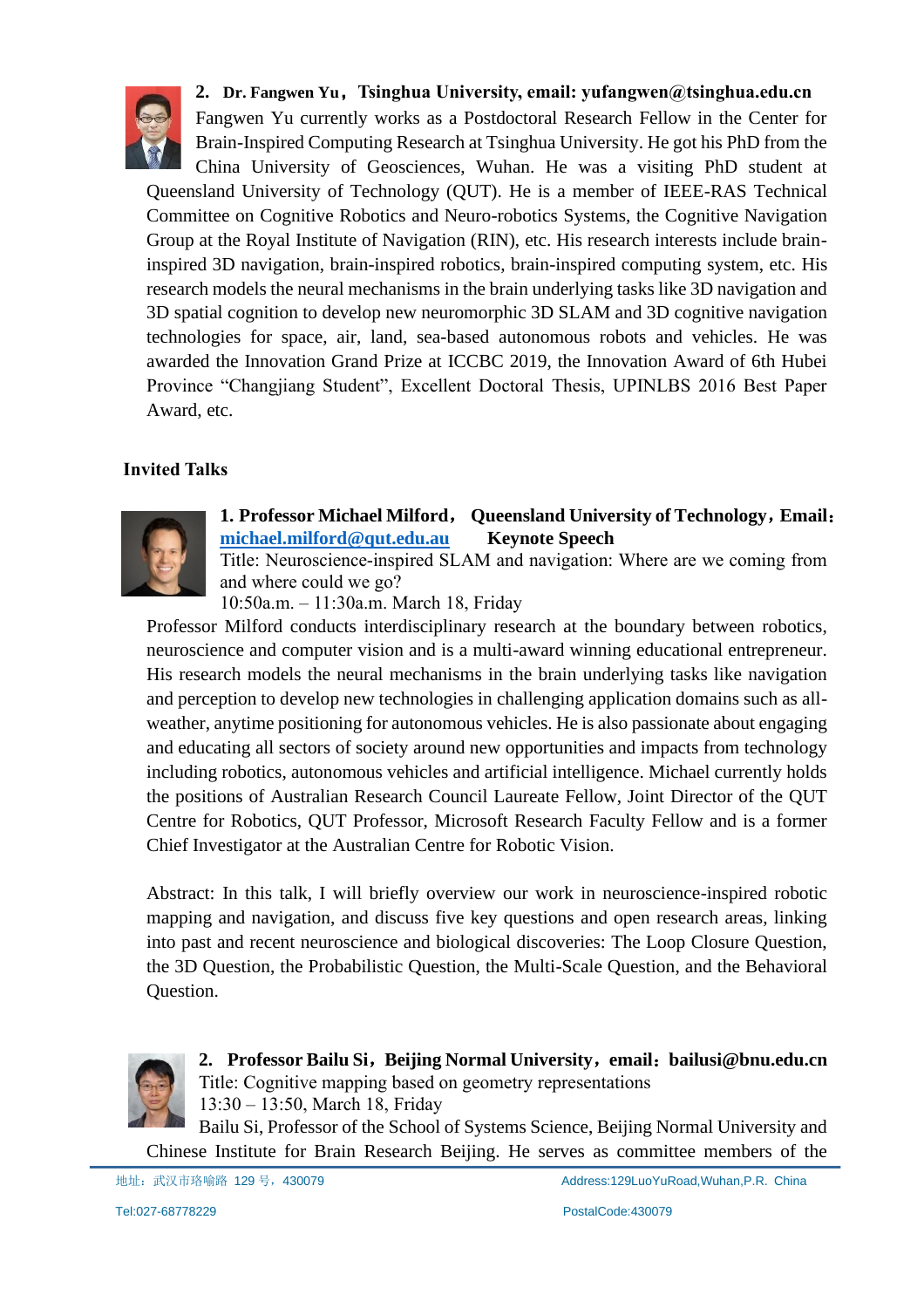Beijing Association of Brainnetome and Brain-inspired Intelligence, Computational Neuroscience and Neuroengineering Association of Chinese Neuroscience Society. His research interest focuses on computational neuroscience and brain-inspired robotics. His main work includes computational theory of memory circuits, brain-inspired navigation systems.



### **3. Assistant Professor Lei Deng, Tsinghua University**,**email**: **leideng@mail.tsinghua.edu.cn**

Title: Brain-inspired Computing Chip and Robots 13:50 ‒ 14:10, March 18, Friday

Lei Deng received the B.E. degree from University of Science and Technology of China, Hefei, China in 2012, and the Ph.D. degree from Tsinghua University, Beijing, China in 2017. He was a Postdoctoral Fellow at the Department of Electrical and Computer Engineering, University of California, Santa Barbara, CA, USA from 2017 to 2021. He is currently an Assistant Professor at Center for Brain Inspired Computing Research (CBICR), Tsinghua University, Beijing, China. His research interests span the area of brain-inspired computing, neuromorphic chip, machine learning, and computer architecture. He has published over 80 peer reviewed journal/conference papers including Nature (cover) series, JSSC, JSTSP (cover), PIEEE, IEEE/ACM Transactions, ICML, ICLR, AAAI, NeurIPS, HPCA, ASPLOS, DATE, etc., and over 30 China/US patents. He was a recipient of the 2021 Outstanding Young Scholar of NSFC, 2021 Outstanding Youth Award of CAAI, 2021 Young Scholar for Brain Research, Beijing, and 2019 MIT Technology Review Innovators Under 35 China. He served as a Guest Associate Editor for Frontiers in Neuroscience and Frontiers in Computational Neuroscience, a PC Member for IJCNN2021, ASAP2021 and ISNN2019, and a reviewer for a number of journals and conferences. His representative achievement, Tianjic neuromorphic chip and the unmanned bicycle, was published in Nature as a cover story, which was selected into the 2019 Top-10 Chinese Scientific and Technological Advances, Top-10 Chinese Scientific Advances, Top-15 World Leading Internet Scientific and Technological Achievements, and received the 2020 Leading Award of Chinese Robotics.

# **4. Chuang Yang, PhD Candidate**,**Nanjing University of Aeronautics and Astronautics & National University of Singapore** , **email** : **yangchuang@nuaa.edu.cn**

Title: Brain-inspired Navigation for UAV Swarm Working in GNSS-denied Environment

14:10 ‒ 14:30, March 18, Friday

Chuang Yang is currently a visiting PhD student at Department of Electrical and Computer Engineering, National University of Singapore, funded by China Scholarship Council. He is also a PhD student at College of Automation Engineering, Nanjing University of Aeronautics and Astronautics, China. His research interests include brain-inspired navigation and decision-making for aerial vehicles, inertial-based integrated navigation, and brain-inspired computing. He is a member of Royal Institute of Navigation, Chinese Association for Artificial Intelligence, Chinese Neuroscience Society, Chinese Association of Automation, and Chinese Society of Aeronautics and Astronautics. He is also a Journal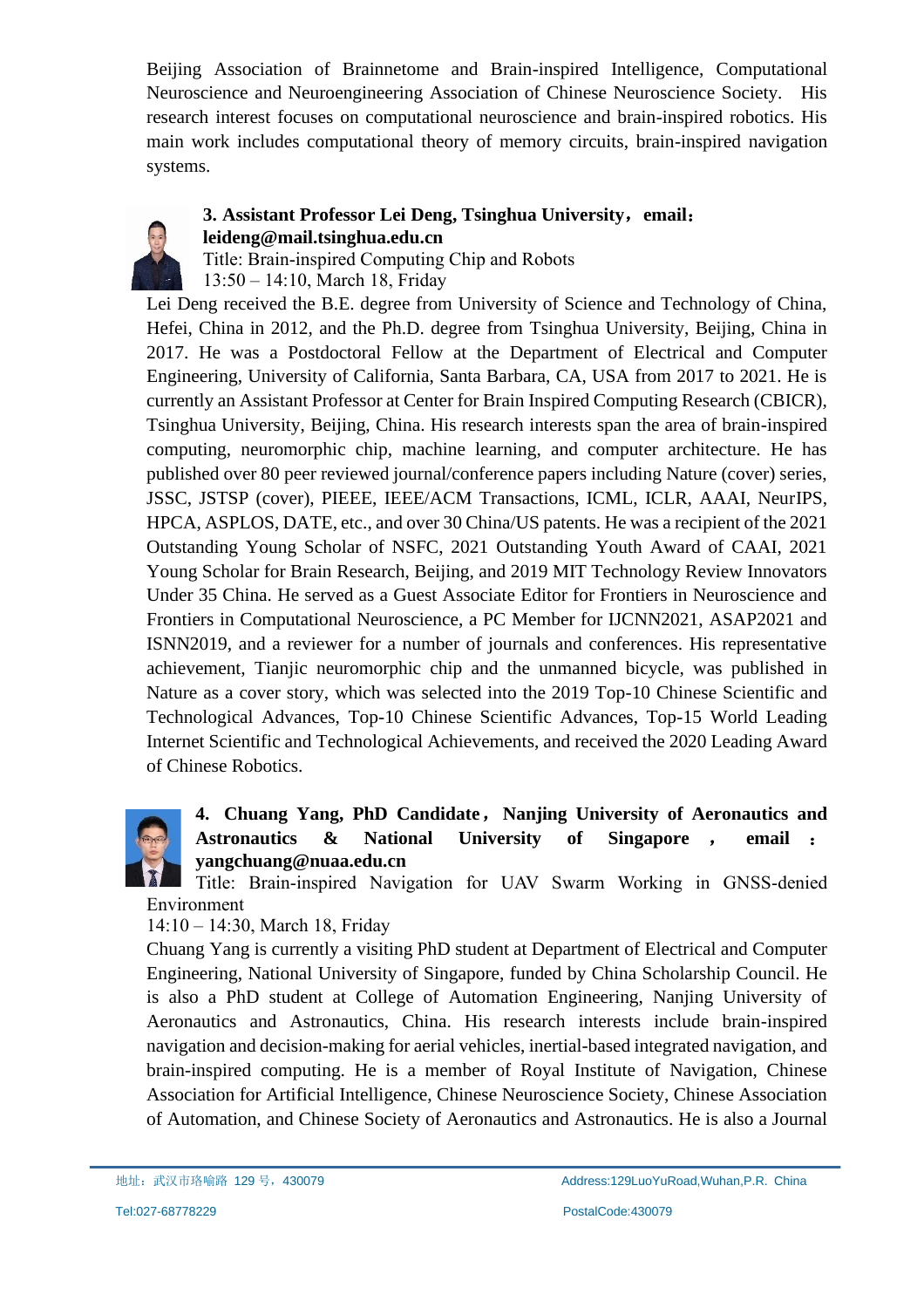Reviewer of IEEE Transactions on Industrial Electronics, Chinese Journal of Aeronautics, and Aircraft Engineering and Aerospace Technology.



# **5. Dr. Zhenshan Bing**,**Senior Researcher, Technical University of Munich, Germany**,**email**:**bing@in.tum.de**

Title: Towards Cognitive Navigation: A Biologically Inspired Calibration Mechanism for the Head Direction Cell Network

## 15:10 ‒ 15:30, March 18, Friday

Dr. Zhenshan Bing is a senior researcher at the Technical University of Munich, Germany. His research interests include biomimetic robots, brain-inspired navigation algorithm, and reinforcement learning. He has published over 30 peer-reviewed papers on top-level journals and conferences. He severs as the project coordinator of the Sino-DFG Mobility Program and the KI.FABRIK Bavaria research and development project. He also serves as the associate editor of the journal Frontiers in Neurorobotics and Cyborg and Bionic Systems.



# **6. Guangzhi Tang, Ph.D. Candidate**,**Rutgers University, USA**,**email**: **gt235@cs.rutgers.edu**

Title: Biologically Inspired Spiking Neural Networks for Energy-Efficient Robot Navigation and Control

15:30 ‒ 15:50, March 18, Friday

Guangzhi Tang is a Ph.D. candidate in the Department of Computer Science at Rutgers, the State University of New Jersey. His research focuses on neuromorphic computing and neurorobotics, specifically on designing energy-efficient solutions for robot navigation, control, and learning using spiking neural networks. He is a member of the Computational Brain Lab (Combra) at Rutgers University and has been interned at the Neuromorphic Computing Lab (NCL) at Intel Labs.

**Abstract:** Energy-efficient navigation and control are crucial for autonomous mobile robots as they explore unknown environments and solve real-world tasks with limited on-board resources. To exhibit fully autonomous behavior, mobile robots need to understand the environments by solving the localization and mapping problem and performing goaldirected control solely based on sensory observations. We propose Spiking Neural Networks (SNNs) for energy-efficient navigation and control on the neuromorphic processor. First, we present a biologically constrained SNN, inspired by the brain's spatial system, solving the unidimensional localization and mapping problem while only consuming 1% of dynamic power compared with the conventional approach. Then, we propose a hybrid reinforcement co-learning framework that jointly trains deep neural networks and SNNs to learn optimal controls for mobile robot navigation and highdimensional continuous control. These works pave the way towards an alternative solution for autonomous robots fully controlled by neuromorphic processors.

# 投稿论文报告**:**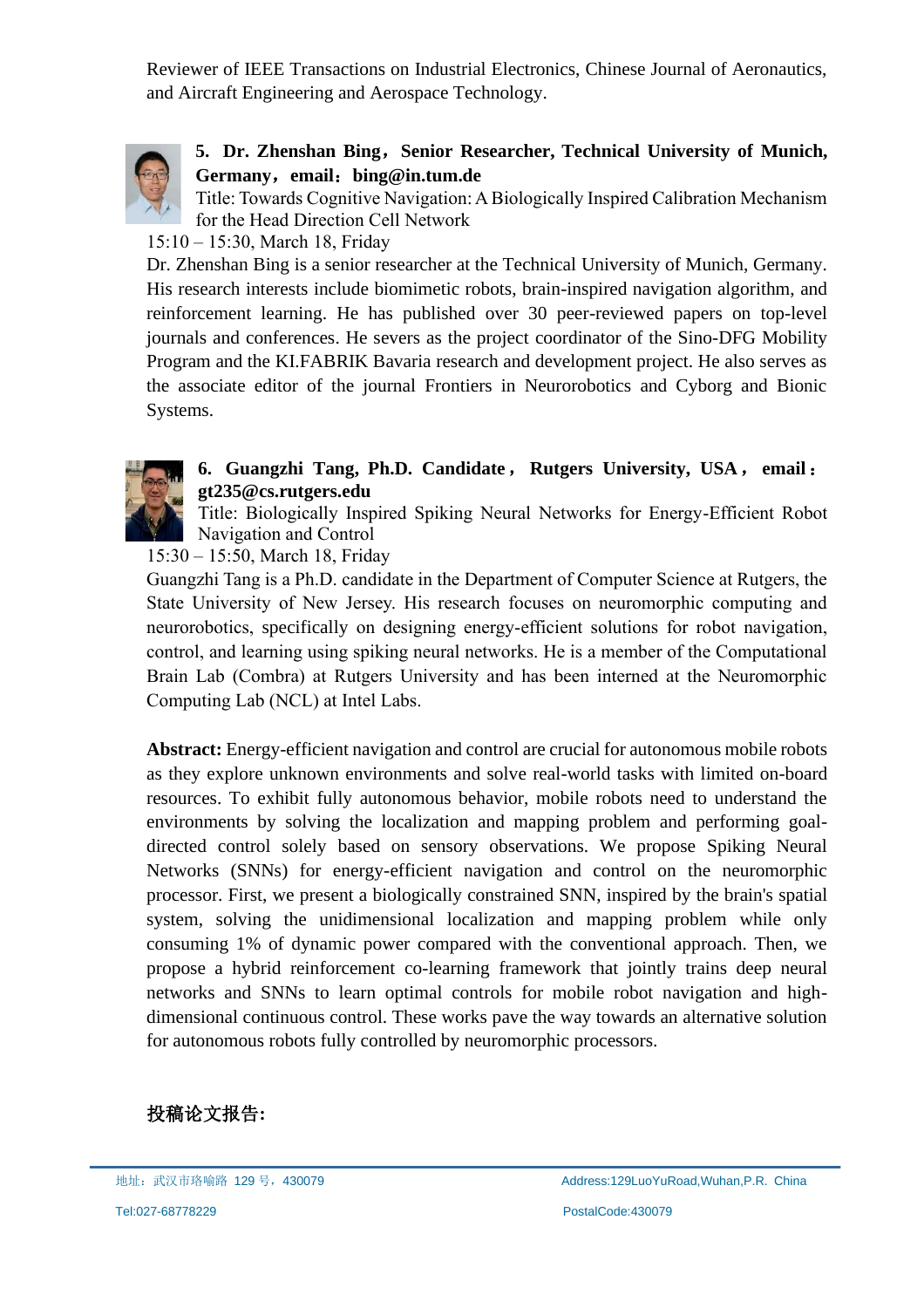| $14:30-$ | Miao Dong, Haiyang Qiu, Hui Wang,     |                                     |
|----------|---------------------------------------|-------------------------------------|
| 14:50    | Peng fei Zhi and Zihao Xu (Jiangsu    | Sonar Image Recognition Based on    |
|          | University of Science and Technology) | Machine Learning Framework          |
| $15:50-$ |                                       | Indoor Visible Light Localization   |
| 16:10    | Feifan Zhang, Wei Ke and Hongxin      | Method                              |
|          | Ouyang (Nanjing Normal University)    | <b>Based on Embedded Artificial</b> |
|          |                                       | intelligence                        |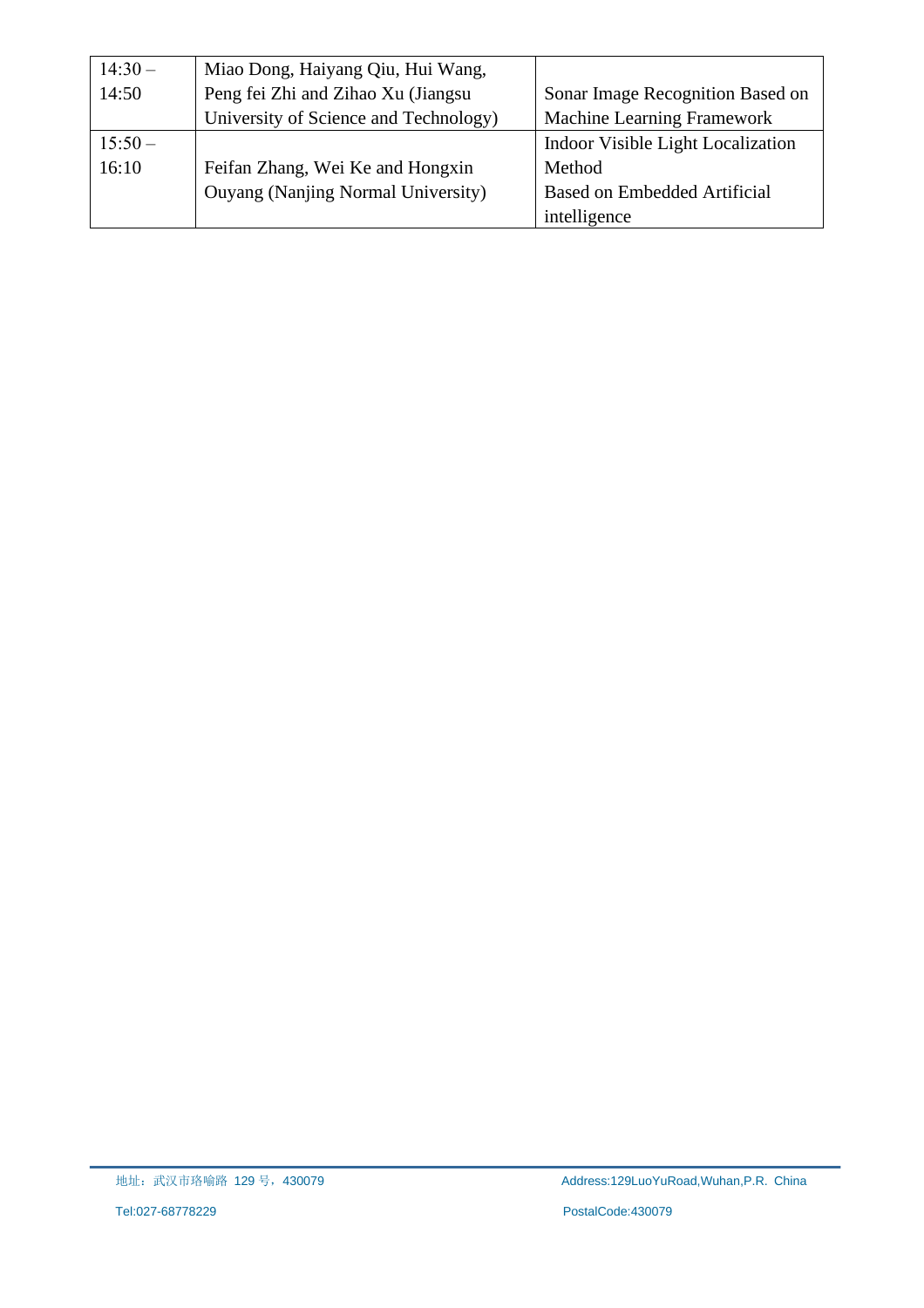# 测绘遥感信息工程国家重点实验室(武汉大学)



*Mapping and Remote Sensing (Wuhan University)*

第七届普适定位、室内导航与基于位置服务国际会议(UPINLBS 2022)

# 类脑导航分论坛

(1 Keynote + 5 Invited Talks + 2 Papers)

随着智能机器人应用范围的不断拓展,对智能导航定位技术也带来许多新的挑战和难题。 然而,自然界中的人类和动物等却具有卓越的智能空间定位、制图、导航、记忆、决策等高 级认知导航能力。近年来神经科学家们逐渐发现了"大脑中的 GPS 系统",包括位置细胞、 网格细胞、头朝向细胞等。大脑这种高效率、低能耗、强鲁棒、超智能的空间导航定位神经 机制, 为我们开发新的类脑智能导航定位技术提供了重要灵感和理论基础。近年来, 通过借 鉴人类和生物大脑环境感知、空间学习、地图记忆、路径决策、空间推理等神经机制,发展 新型类脑导航理论方法和前沿技术受到多学科领域学者的高度关注,也逐渐成为脑科学与 类脑智能领域的前沿热点方向之一,为发展新一代智能导航定位技术提供了全新的技术思 路,具有重要的科学意义和应用价值。

## **分论坛主题:**

- 1. 类脑定位、制图与导航
- 2. 类脑计算芯片
- 3. 类脑智能机器人

**分论坛召集人**



### **1. 古富强 教授, 重庆大学 邮箱 gufq@cqu.edu.cn**

古富强,重庆大学计算机学院教授、博导,墨尔本大学博士, IEEE/ACM/CCF 会 员。曾先后在德国亚琛工业大学、加拿大多伦多大学、新加坡国立大学从事研 究工作。研究方向包括导航定位、机器学习、机器人、类脑智能等。相关研究 成果发表于 TVT、CSUR、TIM、IoT、FGCS、IJCAI、GLOBECOM、IROS 等国际主 流期刊及会议。主持了国家自然科学基金面上项目、德国 DAAD 研究基金项目等。



### **2. 余芳文 博士后, 清华大学 邮箱 yufangwen@tsinghua.edu.cn**

余芳文,清华大学类脑计算研究中心博士后。博士毕业于中国地质大学(武汉), 博士期间在澳大利亚昆士兰科技大学访学 2 年。现担任 IEEE 机器人与自动化 协会认知机器人技术委员会、类脑机器人技术委员会,英国皇家导航协会(RIN)

地址:武汉市珞喻路 129号,430079 Address:129LuoYuRoad,Wuhan,P.R. China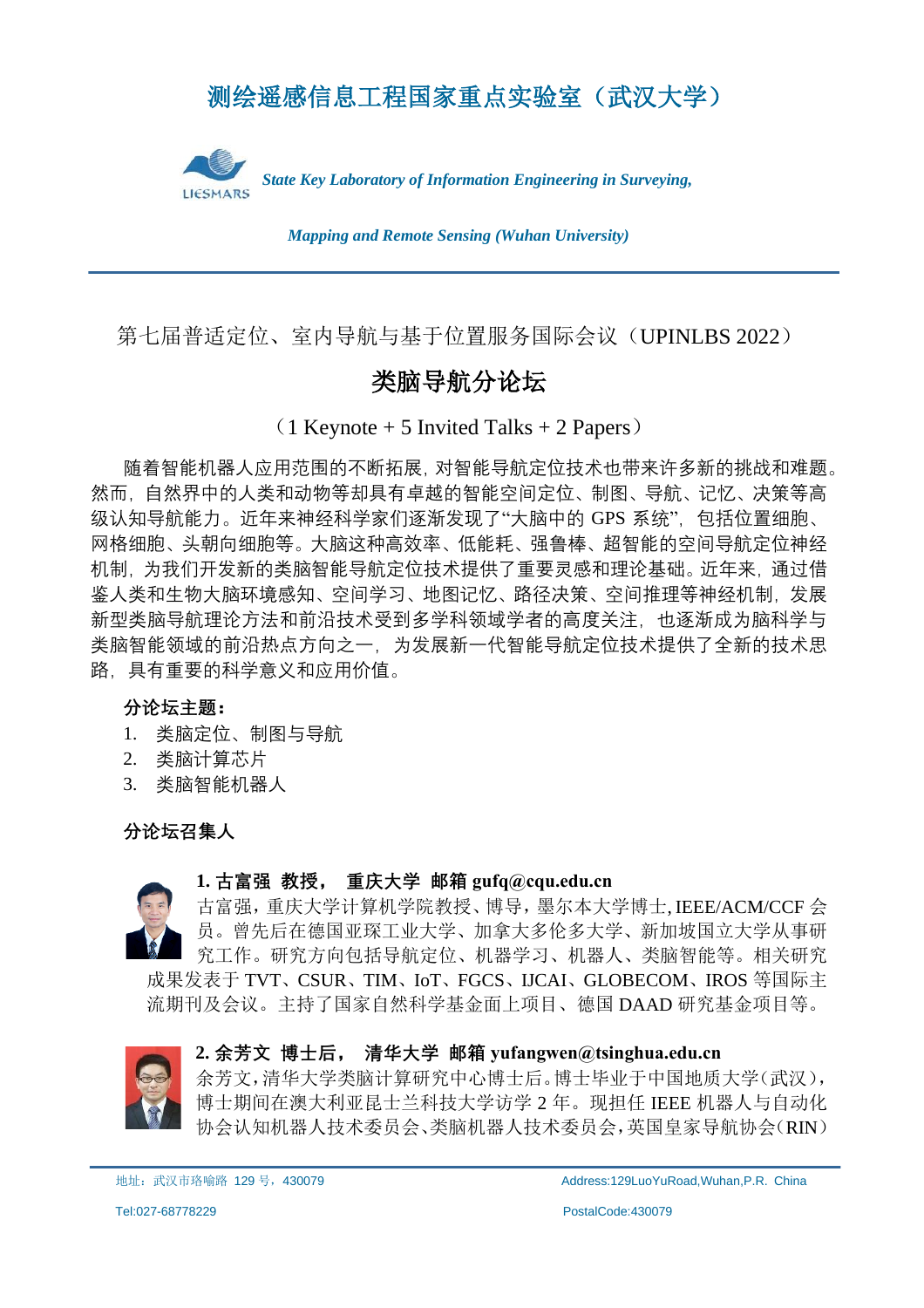认知导航组,中国人工智能学会科普工作委员会等委会。研究兴趣包括类脑三维导 航、类脑机器人、类脑计算系统等。目前主持中国博士后面上基金项目 1 项,参与 "中国脑计划"重大专项、国家自然科学基金重点项目、原创探索计划项目等多项类脑 计算相关课题。近年来借鉴大脑三维导航神经机理研发出了一套面向智能机器人的 类脑三维同步定位与制图系统 NeuroSLAM。曾荣获 2019 年国际大学生类脑计算大 赛创新特等奖、2020 年湖北省"长江学子"开拓创新奖、校优秀博士学位论文、全国 高校 GIS 新秀、UPINLBS 2016 最佳论文奖等。

# **确认特邀专家**



#### **1. Professor Michael Milford**, **Queensland University of Technology**,**Email**: **michael.milford@qut.edu.au**

题目:类脑 SLAM 和导航: 讲展与展望 大会特邀报告

Title: Neuroscience-inspired SLAM and navigation: Where are we coming from and where could we go?

10:50a.m. ‒ 11:30a.m. March 18, Friday

Professor Milford conducts interdisciplinary research at the boundary between robotics, neuroscience and computer vision and is a multi-award winning educational entrepreneur. His research models the neural mechanisms in the brain underlying tasks like navigation and perception to develop new technologies in challenging application domains such as allweather, anytime positioning for autonomous vehicles. He is also passionate about engaging and educating all sectors of society around new opportunities and impacts from technology including robotics, autonomous vehicles and artificial intelligence. Michael currently holds the positions of Australian Research Council Laureate Fellow, Joint Director of the QUT Centre for Robotics, QUT Professor, Microsoft Research Faculty Fellow and is a former Chief Investigator at the Australian Centre for Robotic Vision.

Abstract: In this talk, I will briefly overview our work in neuroscience-inspired robotic mapping and navigation, and discuss five key questions and open research areas, linking into past and recent neuroscience and biological discoveries: The Loop Closure Question, the 3D Question, the Probabilistic Question, the Multi-Scale Question, and the Behavioral Question.



## **2.** 斯白露 教授,北京师范大学,邮箱:**bailusi@bnu.edu.cn**

题目:基于环境几何表征的认知地图 Title: Cognitive mapping based on geometry representations 13:30 ‒ 13:50, March 18, Friday

斯白露,北京师范大学系统科学学院教授,北京脑中心北脑学者。任北京脑网络组与 类脑智能学会理事,中国神经科学学会计算神经科学和神经工程分会委员。主要研究 领域包括计算神经科学、类脑机器人。代表性成果包括记忆神经环路的计算理论、类 脑导航系统等。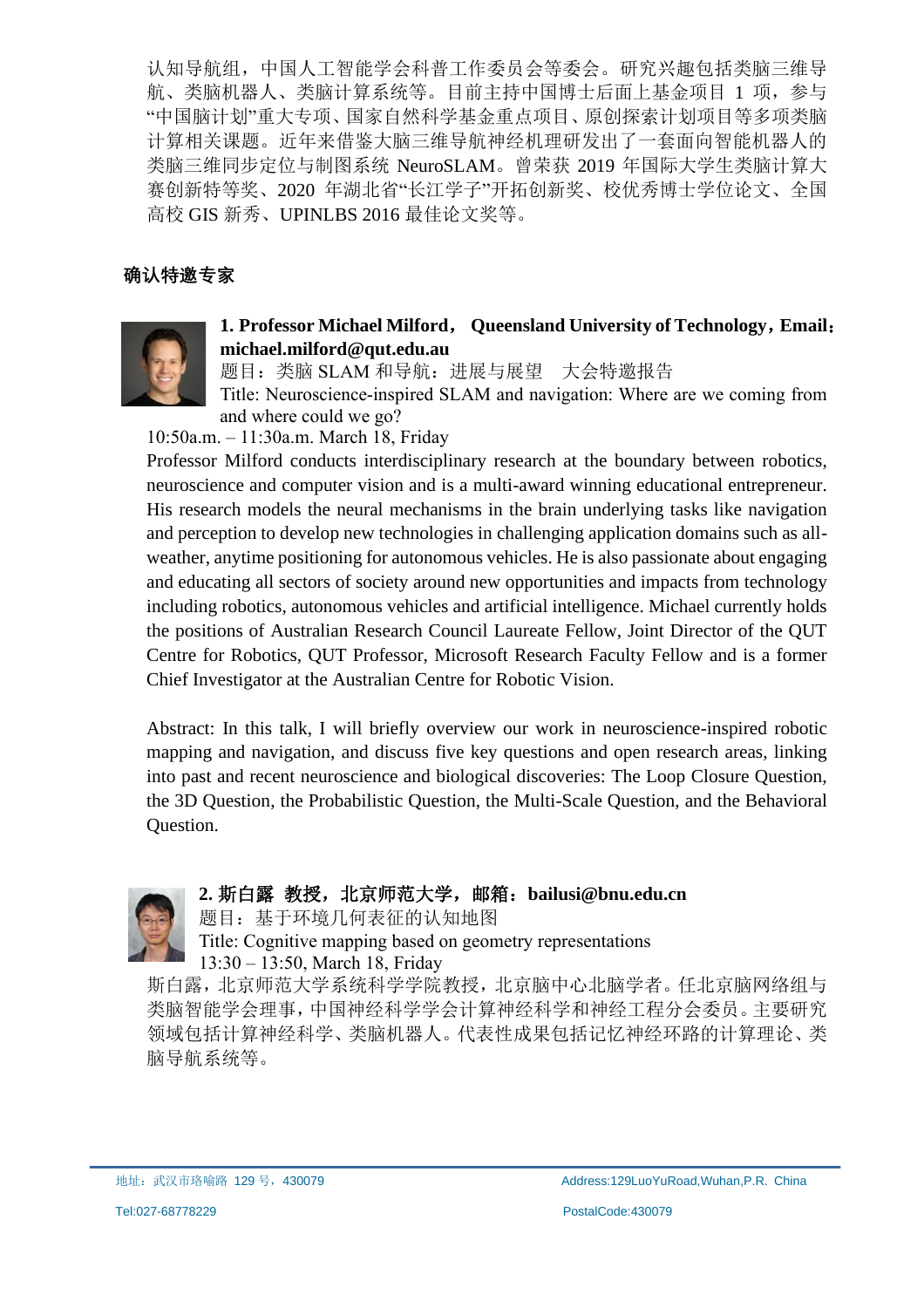## **3.** 邓磊 助理教授,清华大学,邮箱:**leideng@mail.tsinghua.edu.cn**



题目:类脑计算芯片及机器人

Title: Brain-inspired Computing Chip and Robots

13:50 ‒ 14:10, March 18, Friday

邓磊,清华大学助理教授,博士生导师,国家优青获得者。中国科学技术大学学士和 清华大学博士,曾于美国加州大学圣塔芭芭拉分校(UCSB)攻读博士后。长期从事 类脑计算、机器学习、芯片架构等领域的研究,迄今已在权威期刊 Nature(封面)及 其子刊、JSSC、JSTSP(封面)、PIEEE、IEEE/ACM Transactions 等和顶级会议 ICML、 ICLR、AAAI、NeurIPS、HPCA、ASPLOS、DATE 等发表学术论文 80 余篇, 申请中 国和美国发明专利 30 余项,曾担任国际期刊 Frontiers in Neuroscience 和 Frontiers in Computational Neuroscience 客座编辑以及国际会议 IJCNN2021、ASAP2021 和 ISNN 2019 程序委员会委员。入选 2021 年中国人工智能学会优青、2021 年北脑青年学者、 2019 年《麻省理工科技评论》中国区 35 岁以下科技创新 35 人。代表成果"异构融合 类脑计算芯片及无人驾驶自行车"发表于 Nature 封面,入选 2019 年两院院士评选中 国十大科技进展、中国科学十大进展、15 项世界互联网领先科技成果和 2020 年中国 机器人科学引领奖。

## **4.** 杨 闯 博 士 生 , 南 京 航 空 航 天 大 学 **&** 新 加 坡 国 立 大 学 , 邮 箱 : **yangchuang@nuaa.edu.cn**

题目:卫星拒止环境下无人机集群类脑导航关键技术研究

Title: Brain-inspired Navigation for UAV Swarm Working in GNSS-denied Environment

14:10 ‒ 14:30, March 18, Friday

杨闯,南京航空航天大学 & 新加坡国立大学联合培养博士研究生 (国家公派)。主要 研究方向:飞行器集群类脑导航与决策,惯性基组合导航,类脑计算。Royal Institute of Navigation、中国人工智能学会、中国神经科学学会、中国自动化学会、中国航空 学会等学会会员。IEEE Transactions on Industrial Electronics, Chinese Journal of Aeronautics, Aircraft Engineering and Aerospace Technology 等期刊审稿人。



### **5.** 邴振山 高级研究员,德国慕尼黑工业大学,邮箱:**bing@in.tum.de**

题目:面向类脑导航:一种基于生物启发的头方向细胞校准机制研究 Title: Towards Cognitive Navigation: A Biologically Inspired Calibration Mechanism for the Head Direction Cell Network

15:10 ‒ 15:30, March 18, Friday

邴振山,男,现任职德国慕尼黑工业大学高级研究员。主要从事仿生机器人、类脑算 法、及基于强化学习的机器人运动控制等研究,在国际权威期刊发表学术论文 30 余 篇。作为项目联合负责人主持国家自然科学基金中德合作交流项目、德国巴伐利亚州 未来信息科技创新项目。现担任 Frontiers in Neurorobotics, Cyborg and Bionic Systems 等多个 SCI 期刊副编委,以及客座编委等职务。



**6.** 唐广智 博士生,美国罗格斯新泽西州立大学,邮箱:**gt235@cs.rutgers.edu** 题目:类脑脉冲神经网络在低能耗机器人导航和控制的应用

Title: Biologically Inspired Spiking Neural Networks for Energy-Efficient Robot Navigation and Control

15:30 ‒ 15:50, March 18, Friday